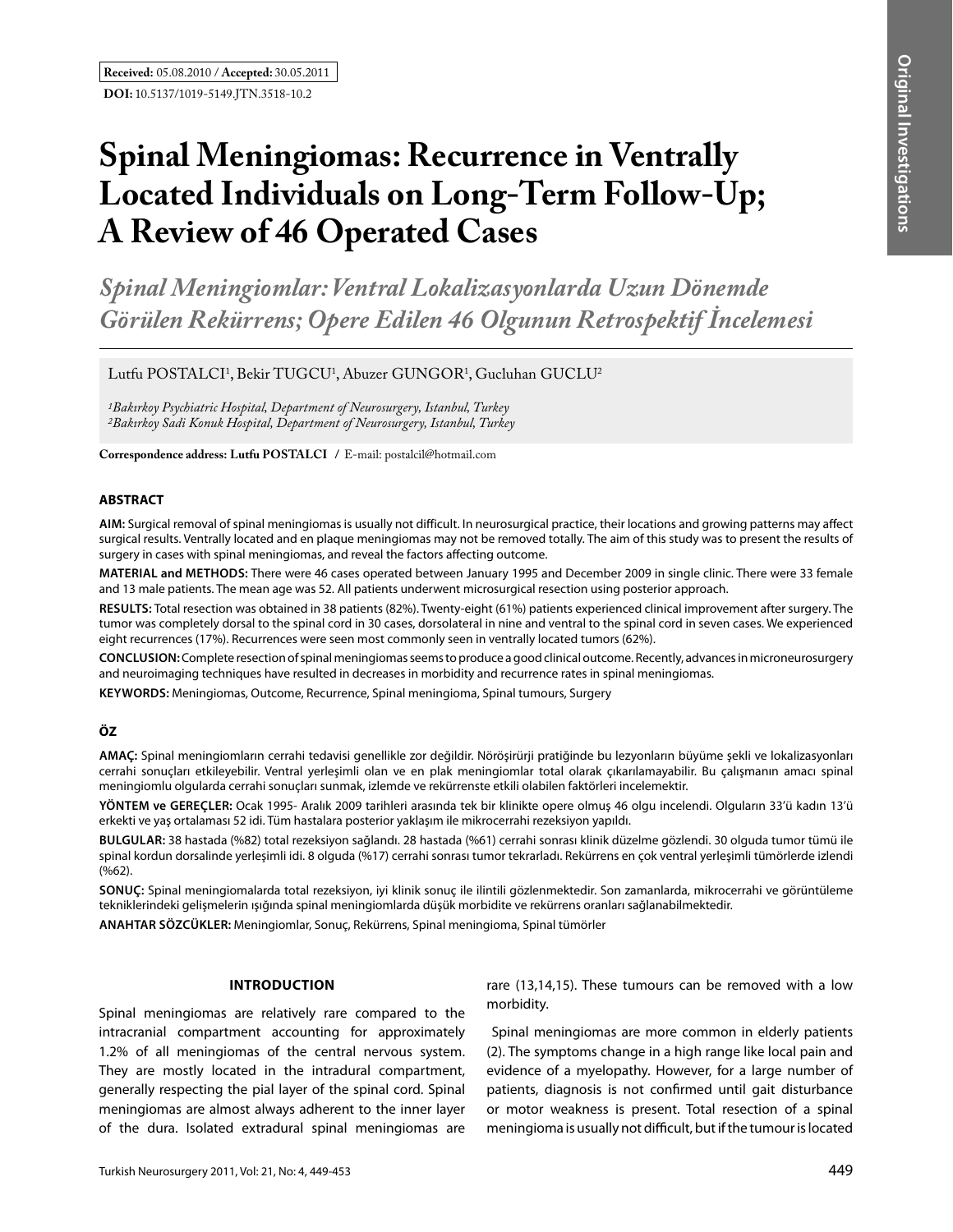ventral to the spinal cord and calcified, surgery becomes more difficult. As with intracranial meningiomas, the extent of the resection is the most important factor determining the recurrence rate in spinal meningiomas.

In this study, the results of the surgical treatment of 46 patients were reviewed. Special consideration was given to the factors affecting postoperative outcome and recurrence rate.

# **Patients and Methods**

A total of 46 patients who were referred to our clinic and underwent surgical resection between 1995 and 2009 were retrospectively analyzed. Clinical presentations, the micro neurosurgical technique that was used and the outcome were analyzed. There were 33 female patients (72%) and 13 male patients (28%). The age of patients ranged from 17 to 76 years with a mean age of 52 years. The patients' pre- and postoperative neurological states were classified according to the Frankel scale in order to achieve a grading of functional disturbance of activities and gait disturbance. Most of the operations (40/46) were performed using a microsurgical technique and when necessary a surgical aspirator (Cavitron Ultrasonic Surgical Aspirator). Posterior approaches were performed in all patients. Total removal of tumour was aimed and often possible. Tumour resections were evaluated with Simpson's classification. The resection of the involved dura or the attachment of the tumour was also performed if the tumour location was convenient. The dura was closed in most of the patients with primary sutures and repaired with autogenous graft.

Mean duration of follow-up is 60 months. Patients were followed up both clinically and radiologically. Thirteen cases were not available for assessment of results after 5 years from operation due to lost from follow-up (Figure 1A-D).

# **Results**

Motor weakness of the lower extremities and hypoesthesia were the predominant symptoms in the majority of cases (36 patients, 78%). Dorsal pain was the first sign in forty patients (87%). Bladder and sphincter disturbances were found in four patients (9 %). Four patients had no complaint due to spinal meningioma (9%), (Table I).

Four cases' (9 %) spinal meningiomas were located at the cervical spine, thirty-nine (84%) at the thoracic spine and three (7%) at the lumbar spine. Two cases had an extradural component (9%). Tumour location was completely dorsal in 30 (65%), dorsolateral in nine (20%), and ventral in seven cases (15%).

Surgical treatment was almost always performed in the prone position except in two cases located in the upper cervicothoracic region. Laminectomy or hemilaminectomy were performed to access the tumour. Reconstruction of the posterior spinal column with osteoplastic laminatomy or stabilization was not needed in any patient.

In 38 patients (82%) the spinal meningioma was resected completely (Simpson's grade 1 or 2), and in eight patients (18 %) was resected incompletely (Simpson grade 3 and 4) (Table II). The dural attachment was not resected if the spinal meningioma was located ventrally. These lesions were extensively coagulated with bipolar forceps. The locations of incompletely resected cases were as follows: five (63%) cases were located anteriorly and three (37%) cases anterolaterally.

Surgical results showed improvement in 28 patients (61%), for 14 patients (30%) there were no change and deterioration were seen due to surgical trauma in four patients (9%). The preoperative and postoperative Frankel grades were shown in Table III. These results were observed in early postoperative period.

Recurrences occurred due to tumour regrowth in all cases that were resected incompletely during the first surgery. There were eight recurrences (17%) after the first surgery, including five recurrences that were located ventrally and three anterolaterally located. Tumour recurrence showed

| Symptom                    | <b>Dorsal</b>            | <b>Dorsolateral</b> | <b>Ventral</b> | <b>Total</b> |
|----------------------------|--------------------------|---------------------|----------------|--------------|
| Pain                       | 29                       |                     |                | 40           |
| Motor and sensory deficits | 27                       | 4                   |                | 36           |
| Sphincter problems         | $\overline{\phantom{0}}$ |                     |                |              |
| No symptom                 |                          |                     |                |              |

**Table I:** Relationship Between Tumour Localization and Symptoms in Spinal Meningiomas

**Table II:** Relationship Between Tumour Localization and Extent of Resection Based on the Sympson Grading

| <b>Simpson Grade</b>       |    |  |                          |                          |       |  |  |  |
|----------------------------|----|--|--------------------------|--------------------------|-------|--|--|--|
| <b>Tumour localization</b> |    |  |                          |                          | Total |  |  |  |
| Dorsal                     | 28 |  |                          | $\overline{\phantom{0}}$ | 30    |  |  |  |
| Ventral                    | -  |  | Δ                        |                          |       |  |  |  |
| Lateral                    | 6  |  | $\overline{\phantom{0}}$ |                          | C     |  |  |  |
| Total                      | 34 |  |                          |                          | 46    |  |  |  |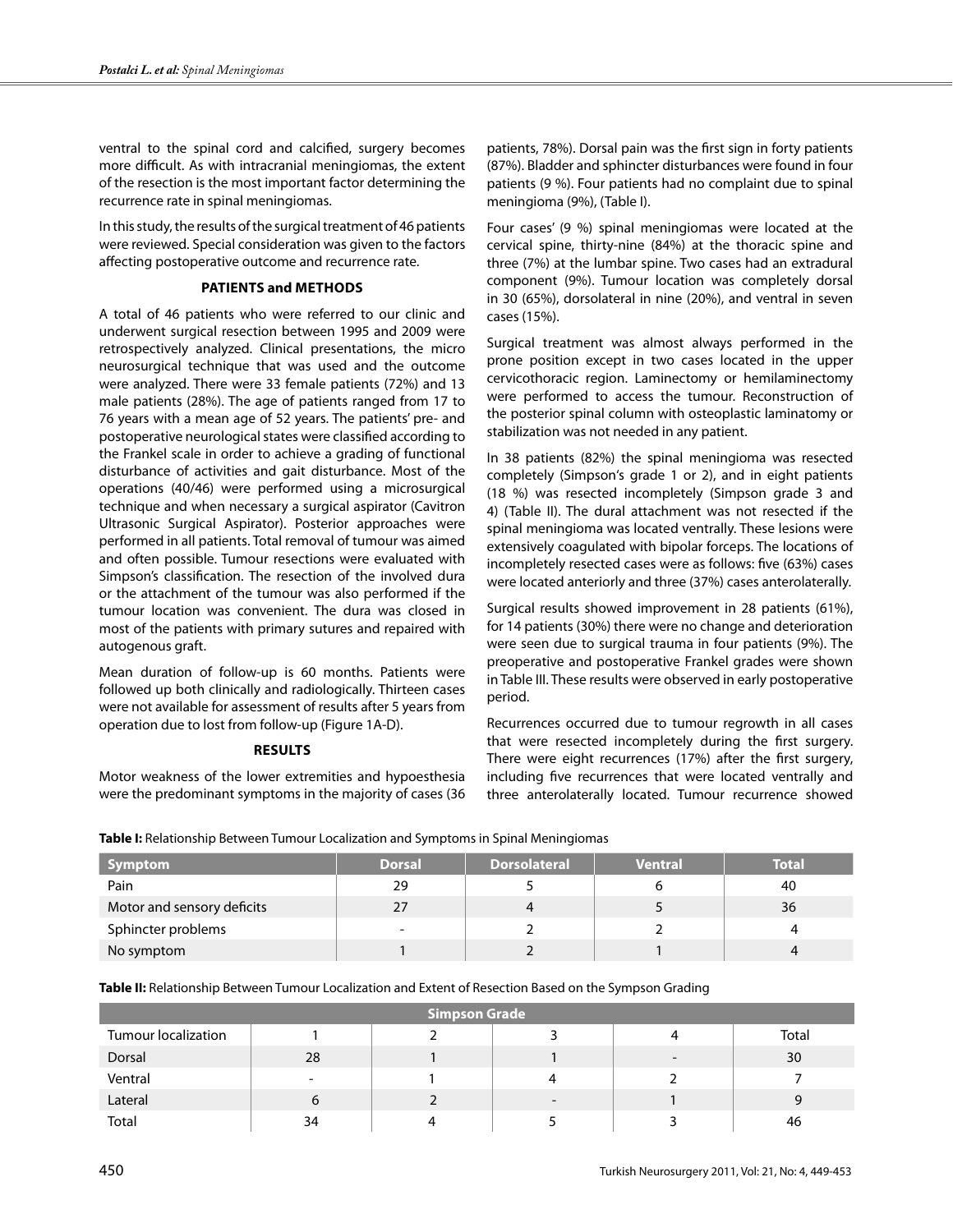| Postoperative<br><b>Preoperative</b> | A |  |    |
|--------------------------------------|---|--|----|
| n                                    |   |  |    |
| B                                    |   |  |    |
|                                      |   |  |    |
|                                      |   |  | 25 |
|                                      |   |  |    |

**Table III:** Pre- and Postoperative Neurological Status According to the Frankel Classification

*The Frankel classification: A: complete paralysis, B: sensory function only below level, C: incomplete motor function below level, D: fair to good motor function below level, E: normal function.*



**Figure 1:** A 37-year-old lady with dorsal pain and sensorial deficit four years after her first operation. Preoperative (**A and B**) and after second operation (**C and D**) MR images of meningioma located ventral to the spinal cord at the level of thoracal 11.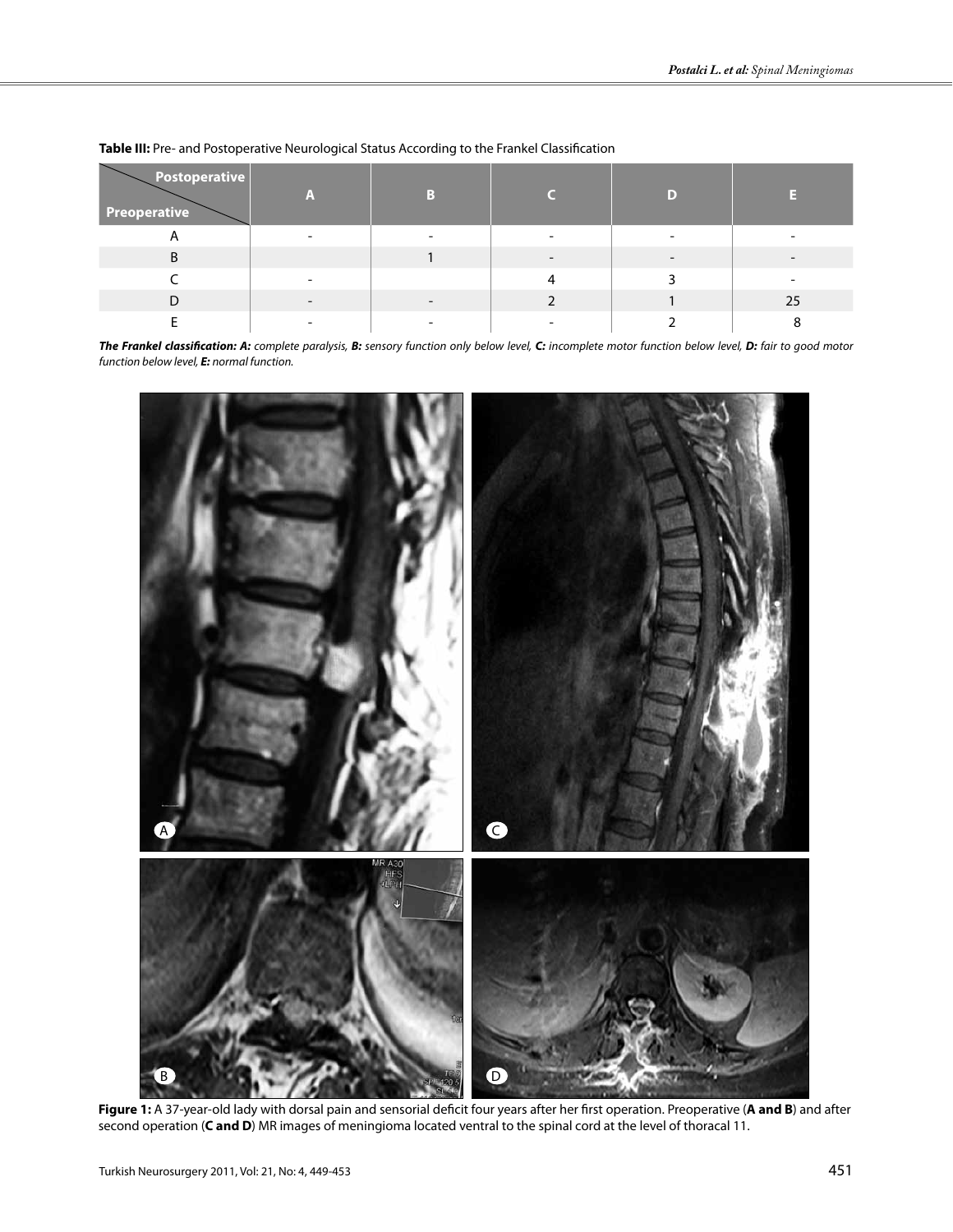correlation with the localization of the lesion. There were five recurrences among seven ventrally located tumours (71%), three recurrences among nine laterally located tumours (33%). There was no recurrence among 30 dorsally located tumours (0%). On the other hand, all tumour recurrence occurred in incompletely resected cases (100%). There was no recurrence in completely resected tumours. A second operation was performed for seven patients whereas no surgical procedure was planned for a 72-year-old lady in poor medical condition.

Major complications were seen in seven cases as (15%) transient neurological deficits in four (8%) cases, and cerebrospinal fluid fistula in three (7%) cases.

Histological examination of the specimen confirmed a grade 1 meningioma according to WHO classification in 44 patients and an atypical meningioma grade 2 in two patients. Histological examination also confirmed grade 1 tumours in recurrent cases.

#### **Discussion**

Meningiomas are benign tumours arising from arachnoid cells and mostly located in the intracranial compartment. Extradural meningiomas without an intradural component are rare (5,11). Two cases in this series (4,3%) had both extradural and intradural component. The rate of extradural meningiomas is reported as 3.5-15% in the literature. Spinal meningiomas represent about 1.2% of all meningiomas and 25% of primary spinal cord tumours (3, 12, 13, and 14). The female to male ratio has been reported as 5:1 and 4:1 (4,7,9). In our series this ratio is 2.5 to 1.

In the current series, spinal meningiomas are most prevalent in the thoracic region, followed by the cervical region. (4,10). 84% of our cases were thoracic, 9% cervical and 7% lumbar. The ratio between thoracic and cervical location has been reported as 8:1 in spinal meningiomas in the literature (9). This ratio is 10:1 in our series. Among thoracic meningiomas, lower thoracic locations were predominated (24 of 39).

Pain had been reported as the most common sign in the recent series (1,11,12,13). In our series 87% of patients had dorsal pain whereas paraparesis was the predominant symptom (78%). It has usually been confused because the neurological impairment of spinal meningiomas is very similar to that seen in degenerative spinal disorders. Although even unspecific symptoms such as local pain are now routinely investigated by colleagues in our country, 9% of patients in our series had no complaint due to spinal meningiomas and were incidentally diagnosed.

The rate of motor deficits as the presenting symptom (78%) was higher in the present series with compared with Solero's series (2) who reported a rate of only 25% but in accordance with Sandalcioglu's series (84%) (8).

The functional results of surgically treated spinal meningiomas are generally good. In our series the outcome was improved in 61 %, unchanged in 30 % at the time of last follow up.

Resectability of spinal meningiomas is generally related to tumour location with respect to the spinal cord. In contrast to cerebral meningiomas, resection of the dural attachment is less radical and not routinely performed in spinal meningiomas. Infiltrating and en plaque meningiomas in the spinal cord may be adherent to the spinal cord. Complete resection may be prevented in such a situation.

Dural reconstruction ventral to the spinal cord is difficult and tumour resection and subsequent bipolar coagulation is considered to be adequate and effective in many cases.

In our series, the rate of complete resection of spinal meningiomas was 82%. This rate is in accordance with the literature (82 and 98%) (5,6,11,13).

The late recurrence rate was reported to be 4% by Levy (15), and 1.3% by Solero (13). Excision of the dural margin is actually not possible in all cases, in contrast to simply cauterizing the margins, is associated with lower recurrence rate (4-8% to 0-5.6%) according to Roux and Levy (9,11). In the current series, we experienced eight recurrences (17%) and five of them were localized ventrally and removed subtotally (Simpson grade 4), observed in the early postoperative period and thought to be residual tumour. Late recurrences were seen in 3 cases (6%) after 5 years of follow up. Higher recurrence rates will probably be observed in spinal meningiomas that were removed subtotally in studies with larger series and longer periods.

There has been no convincing data in the literature to show any clear relationship between the tumour localization and tumour resection amount, as well as a relation between the tumour localization and recurrence rates (13). The results of the current study showed that complete resection is more difficult when the tumour is located ventrally and ventrolaterally than dorsally located cases. Our results also demonstrated recurrence in all incompletely resected cases.

The role of radiotherapy in the treatment of spinal meningioma remains controversial because of the potential damage caused by radiation (16). Although total removal of the tumour by microsurgery is the best favorable treatment for a spinal meningioma, some authors suggested that radiotherapy should be considered as an adjunctive treatment after subtotal excision (5,10). We did not give any adjuvant therapy for recurrent cases. Therefore, we did not recommend radiotherapy even in incompletely resected cases. We also did not apply radiotherapy in grade 2 meningiomas.

The best option for anterior or anterolateral meningiomas alternative approaches such as lateral extracavitary or anterior approach may be used.

# **References**

- 1. Albanese V, Platania N: Spinal intradural extamedullary tumours. Personal experience. J Neurosurg Sci 46: 18-24, 2002
- 2. Cohen-Gadol AA, Zikel OM, Koch CA, Scheithauer BW, Krauss WE: Spinal meningiomas in patients younger than 50 years of age: A 21-year experience. J Neurosurg 98:258-263, 2003